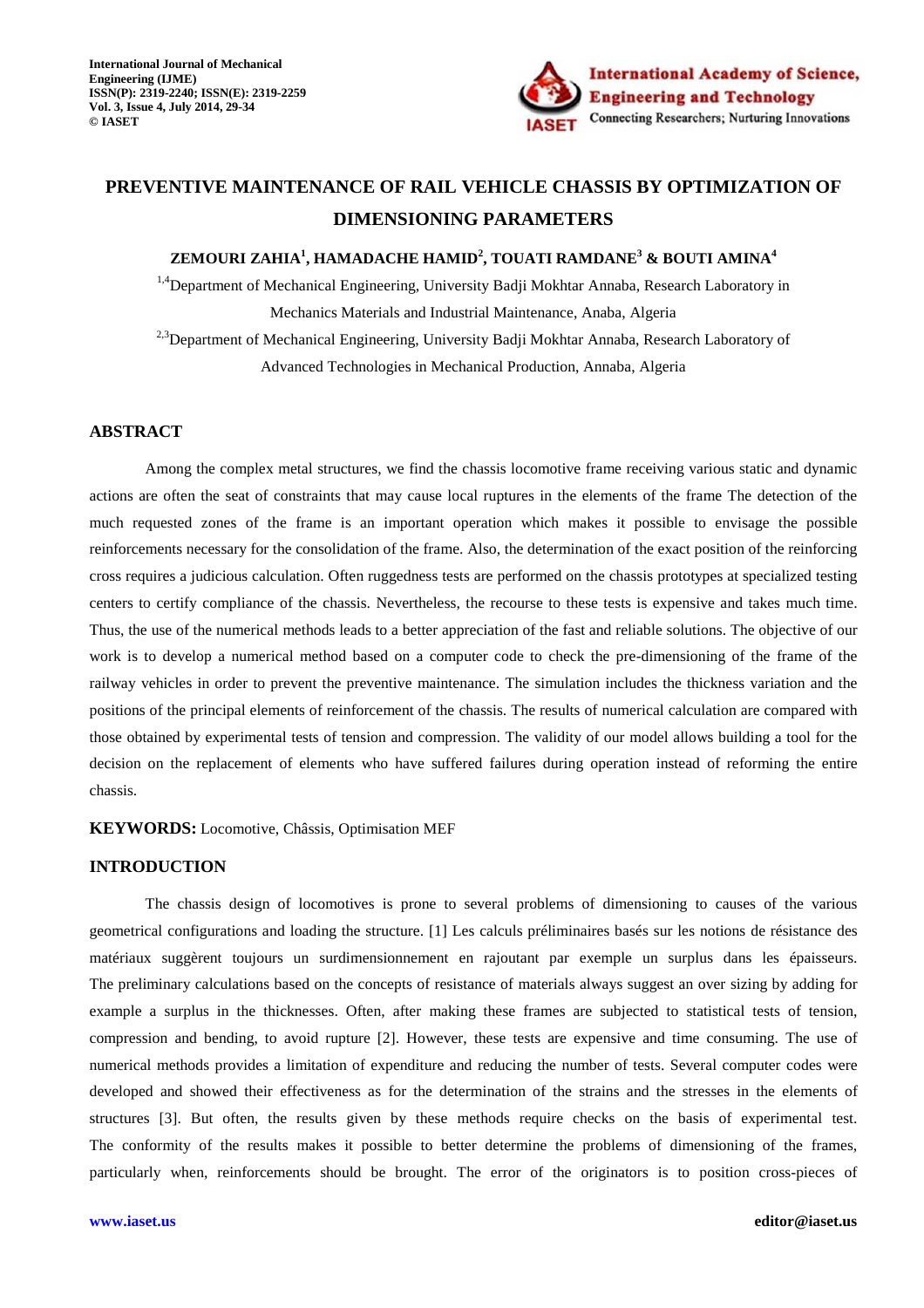reinforcements in places or the constraints are found maximum, whereas really, the addition of a cross-piece causes a state of very high stresses at another unknown place, which can cause the rupture of the structure. The present work aims to study a structure of a locomotive chassis by using the computer code. This study focuses on the verification of the dimensions of the locomotive BB600H made by the Algerian company EPE. Ferrovial. The calculations simulate loads in tension, compression and bending. The results are compared to those obtained by experimentation using standardized tests. [4] The results conform to better configure frame elements by optimizing the positions and thicknesses of the reinforcing cross members.

# **Geometric Modeling**

The geometric modeling of the structure is defined by the dimensions of the components of the existing frame structure [3]. Each element of the model was discredited into rectangular finite elements to using a computer code for finite element Figure 1b



**1) Cross-Pieces of Head, before and Back; 2) Longitudinal Members, Right and Left; 3) Front, Intermediate and Back Cross-Pieces; 4) Cross Pivot before with Dimensions Locomotive; 5) Cross Pivot Postpones with Imensions Locomotive; 6) Supports Locomotive; 7) Front, Back and Side Cross-Pieces of the Gear Box; 8) Four Plate Stiffeners; 9) Cross Back Pivot; 10) Four Simple Supports Figure 1: a) Description of the Model of the Frame of Locomotive BB600H b) Discredited Model** 

# **SIMULATION TO STATIC LOADS**

The simulation is based on the static tests usually used by testing of Certification and Compliance of chassis laboratories in this simulation tests are under the action of compressive forces 2MN at buffers, compression forces in diagonal between two opposing buffers 0.5MN and tensile forces of 1MN at the coupling were repeated faithfully

# **RESULTS**

The results of simulation relate to displacements and the constraints generated by the efforts quoted above.

#### **4.1 Efforts Compression**

During the application of a compressive force of 1MN to the level of each buffer, displacements appear and generate the bending of the chassis side girders. The displacements generated by the compressive forces are well revealed by simulation, Figure 2. It results a maximum arrow from it from -13.96 mm. All displacements are the result of constraints on the level of each element of the structure. The values of the maximum constraints obtained on the members are recorded on the level of the cross-pieces (3) before and back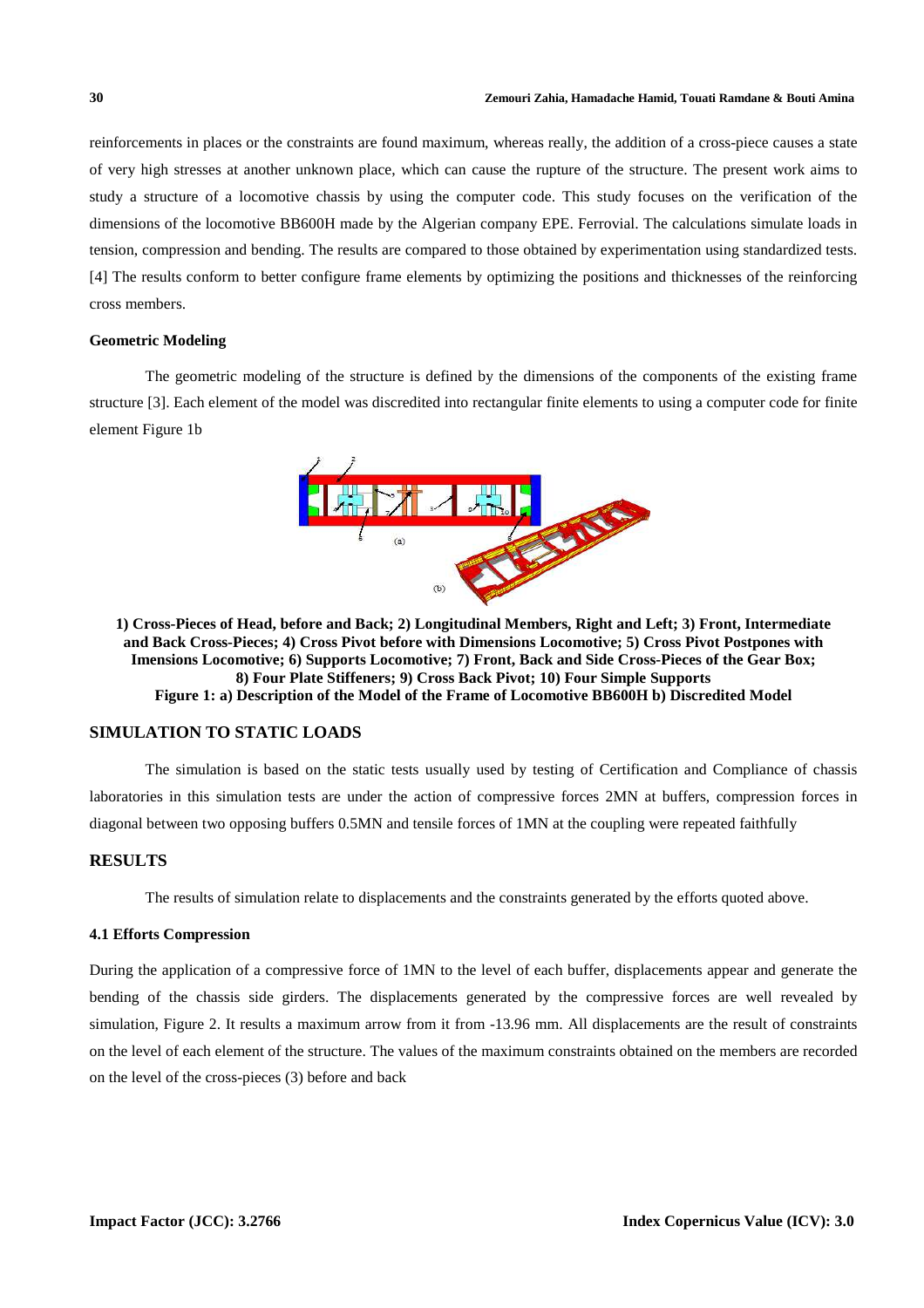**Preventive Maintenance of Rail Vehicle Chassis by Optimization of Dimensioning Parameters 31** 



**Figure 2: a) Compressive Forces on the Plugs; b) Result of Simulation; c) Maximum Member Marks with Arrows due to Compression; d) Zones with Strong Stress Concentration on the Member on the Level of the Cross-Pieces before and Back** 

### **Efforts Traction**

Applying the same traction effort at coupling generates displacements and stresses as large as those observed during the compression, Figure 3. The maximum deflection reached 10.40 mm, however travel and stress values have opposite signs for the same given position.



**Figure 3: a) Tractive Efforts on the Atelage; b) Result of Simulation; c) Maximum Member Marks with Arrows Due to Traction; d) Zones with Strong Stress Concentration on the Member on the Level of the Cross-Pieces before and Back** 

### **Compression Forces in Diagonal**

Upon application of a compressive stress of 0.5 MN at two diagonally opposing buffers, and generate displacement bending appear in the chassis longerons. The displacement generated by the compressive forces is disclosed by the simulation, Figure 4. And the chassis which had a rectangular shape prior to the force of application parallelogram deforms as a result of the deformation value is 6 mm. All movements are the result of constraints on the structure of each element. The values of maximum stresses obtained are recorded on the rails at the sleepers (3) forward and reverse.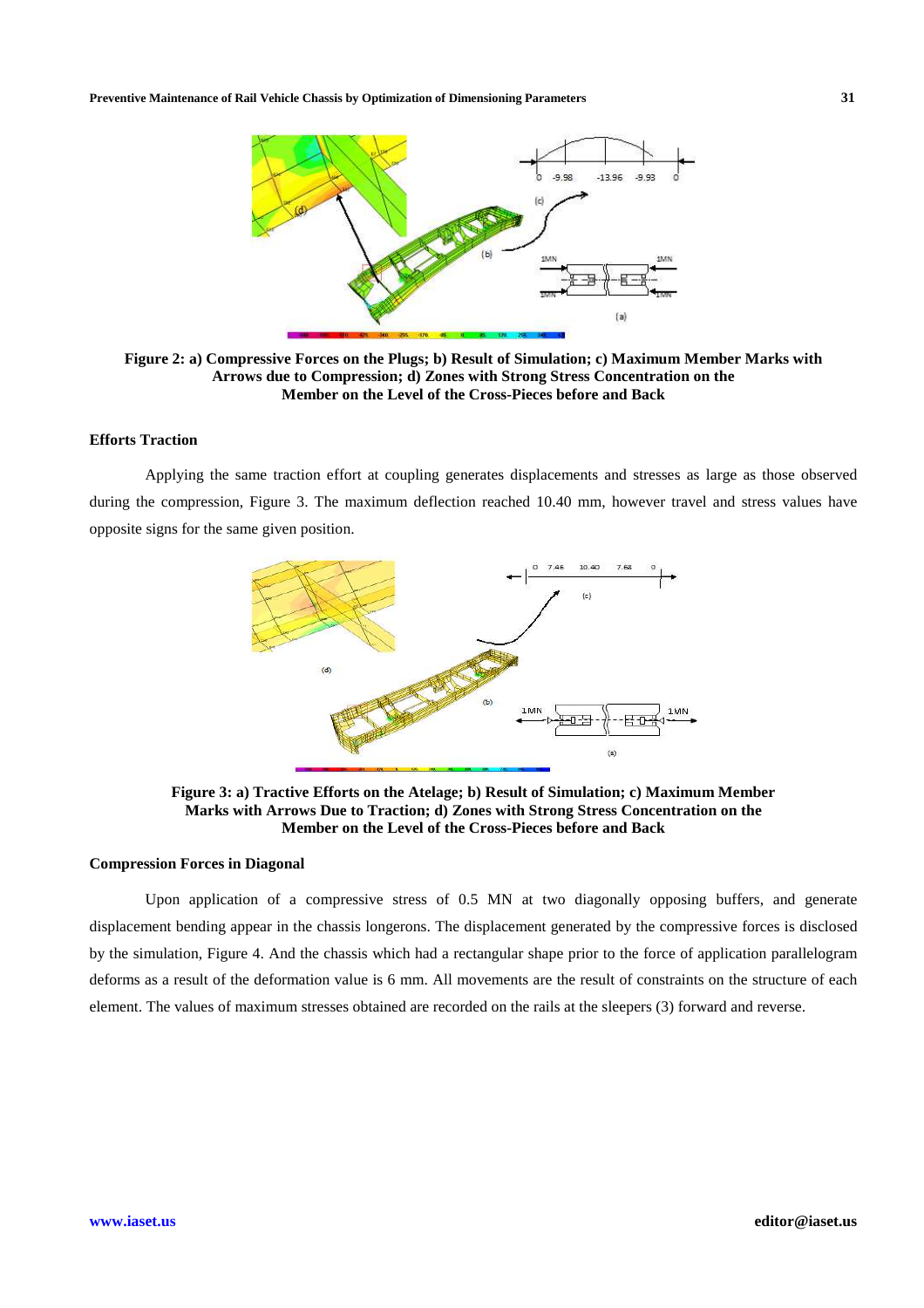

**Figure 4: a) Compressive Forces on Two Opposite Plugs Diagonalements; b) Result of Simulation; c) Deformation in Parallelogram of the Frame Due to Compression; d) Zone with Strong Stress Concentration on the Member on the Level of the Cross-Pieces before and Back** 

# **DISCUSSIONS**

The simulation calculation by metallic structures gives results in accordance with the experimental tests, Table 1. Table 1 shows the stress values calculated in comparison with those measured experimentally. These were conducted in the level of CME (Centre of Material Engineering) Vitry Sur Seine, France, according to the ISO 12620 standards on behalf of the public company Ferrovial Annaba, Algeria. Figure 5a shows the positions of the frame level gauges tested and Figure 5b shows the node numbers corresponding to the positions of the gauges. Compared with the experimental tests, the values of the results obtained by finite element calculation is different from that obtained experimentally in the range of 5 %. More in consideration of the structure of the frame can be obtained by simulation and the deformation stresses in any point in the structure and in the three directions.

The calculation by simulation can be used to perform verification of the structural strength so one must change the material. This avoids the use of experimental tests are expensive and time consuming. However it is still necessary to use experimentation when it is a prototype.

| <b>Position Gauges</b><br>on the Structure | <b>Compression with 2 MN</b> |                                  | <b>Traction with 1 MN</b> |          | <b>Compression in Diagonal</b><br>with a 0.5MN |                                                     |  |  |  |
|--------------------------------------------|------------------------------|----------------------------------|---------------------------|----------|------------------------------------------------|-----------------------------------------------------|--|--|--|
|                                            | <b>Constraints (MPa)</b>     |                                  |                           |          |                                                |                                                     |  |  |  |
|                                            |                              | <b>Calculated   Measured [6]</b> |                           |          |                                                | Calculated   Measured [6] Calculated   Measured [6] |  |  |  |
| $\Omega$                                   | 81                           | 117                              | $-48.6$                   | $-21$    | 4.28                                           | 4                                                   |  |  |  |
|                                            | 55                           | 52                               | $-65$                     | $-39$    | 12.25                                          | 10                                                  |  |  |  |
| $\overline{2}$                             | $-75.6$                      | $-52$                            | 79                        | 35       | $-18.55$                                       | $-8$                                                |  |  |  |
| 3                                          | $-255$                       | $-264$                           | 350                       | 353      | $-107.53$                                      | $-119$                                              |  |  |  |
| 4                                          | $-235$                       | $-262$                           | 208                       | 218      | -77.54                                         | $-106$                                              |  |  |  |
| 5                                          | 135                          | 133                              | $-231$                    | $-242$   | 141                                            | 132                                                 |  |  |  |
| 6                                          | 13.73                        | 14                               | $-31.2$                   | $-27$    | 22.09                                          | 21                                                  |  |  |  |
| 7                                          | $-245.3$                     | $-252$                           | 188                       | 171      | $-52.2$                                        | $-78$                                               |  |  |  |
| 8                                          | $-109$                       | $-77$                            | 40.1                      | 39       | $-150.93$                                      | $-177$                                              |  |  |  |
| 9                                          | $-3.65$                      | $-3$                             | 3                         | 2        | 29                                             | 17                                                  |  |  |  |
| 10                                         | $-8.52$                      | $-1$                             | 1.5                       | $\Omega$ | 66                                             | 8                                                   |  |  |  |
| 11                                         | 5.75                         | 10                               | $-8$                      | $-3$     | 52                                             | 28                                                  |  |  |  |
| 12                                         | $-77.22$                     | $-71$                            | 48.62                     | 47       | $-13.61$                                       | $-13$                                               |  |  |  |
| 13                                         | 45.54                        | 54                               | $-55.4$                   | $-28$    | 2.8                                            | 23                                                  |  |  |  |

**Table 1: Comparison between the Constraints Calculated and the Measured Stresses**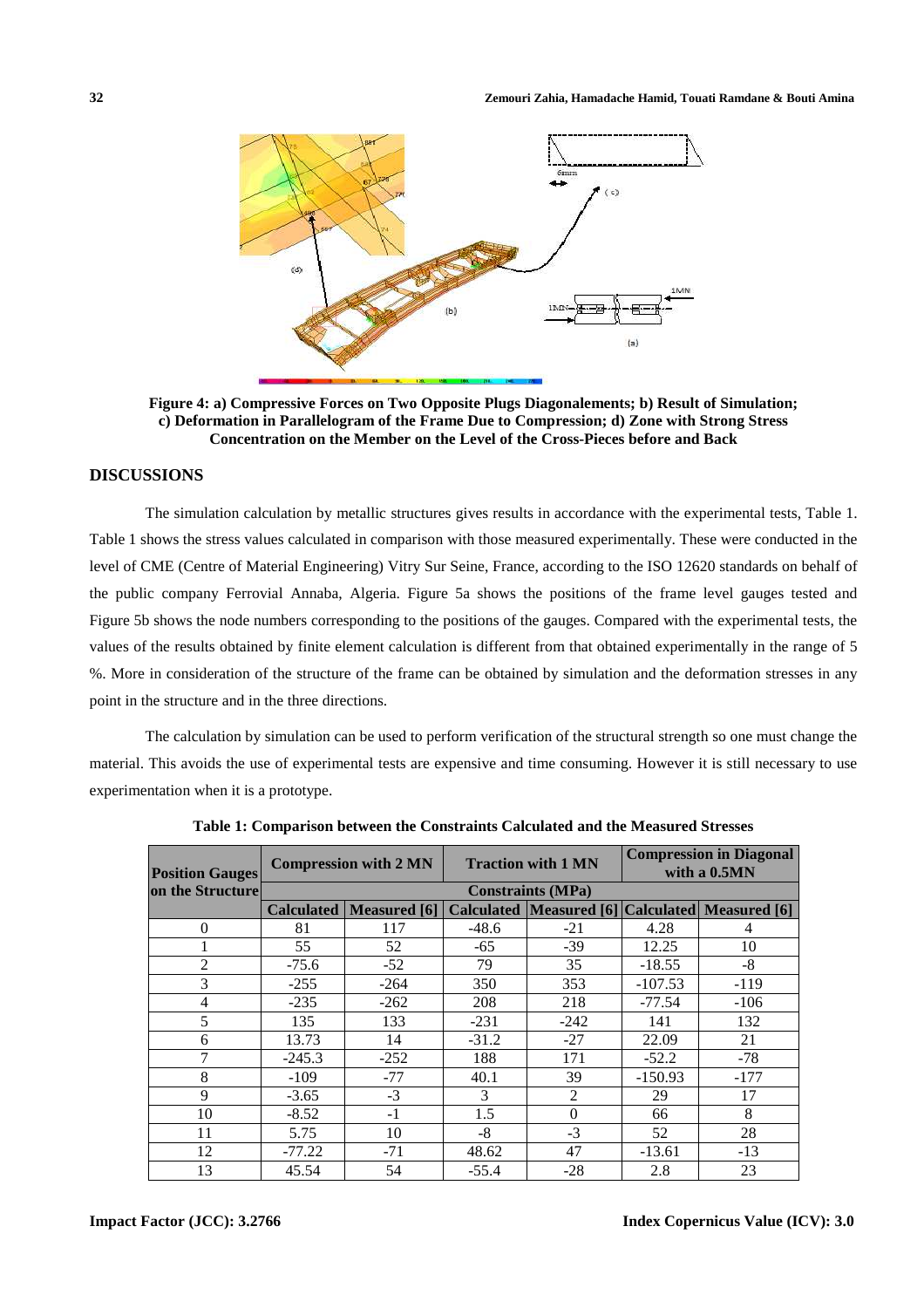#### **Preventive Maintenance of Rail Vehicle Chassis by Optimization of Dimensioning Parameters 33**

| Table 1: Contd., |           |        |          |       |          |       |  |  |  |  |
|------------------|-----------|--------|----------|-------|----------|-------|--|--|--|--|
| 14               | $-77.23$  | -42    | 25.5     | 32    | $-5.6$   |       |  |  |  |  |
| 15               | 15.75     | 17     | $-28.25$ | $-30$ | 2.3      |       |  |  |  |  |
| 16               | $-262$    | $-272$ | 264      | 258   | $-27.75$ |       |  |  |  |  |
|                  | $-249$    | $-244$ | 253      | 223   | $-24.5$  | $-37$ |  |  |  |  |
| 18               | $-240.75$ | $-258$ | 195.73   | 191   | -66      | -61   |  |  |  |  |
| 19               | $-78.61$  | -61    | 45.38    | 50    | $-12.41$ | $-12$ |  |  |  |  |





**Figure 5: a) Position of the Gauges for the Stress Measurements b) Numbers of the Nodes Corresponding to the Gauges**

# **CONCLUSIONS**

Simulation by finite elements of the behaviour of the frame to the statically stresses devoted place to displacements and important constraints to the level of will place

**Dedications**: The authors highly make a point of dedicating this work to late professor ARRAR Mustepha, which without him; this work would not have been born.

# **REFERENCES**

- 1. Martin Hienscha & all «Two-material rail development: field test results regarding rolling contact fatigue and squeal noise behaviour », Wear 258 (2005) 964–972
- 2. CLAUDE BATIAS ET JEAN- PAUL BAILON «la fatigue des matériaux et des Structures (2<sup>eme</sup> édition) »,1998
- 3. JEAN-CHARLES CRAVEUR « Modélisation des structures calcul par éléments finis (2eme édition) », 2001.
- 4. R. TOUATI, M. ARRAR, A. HAIAHEM «Etude du comportement de la structure du Châssis d'une locomotive (mémoire de magistère) », 2006.